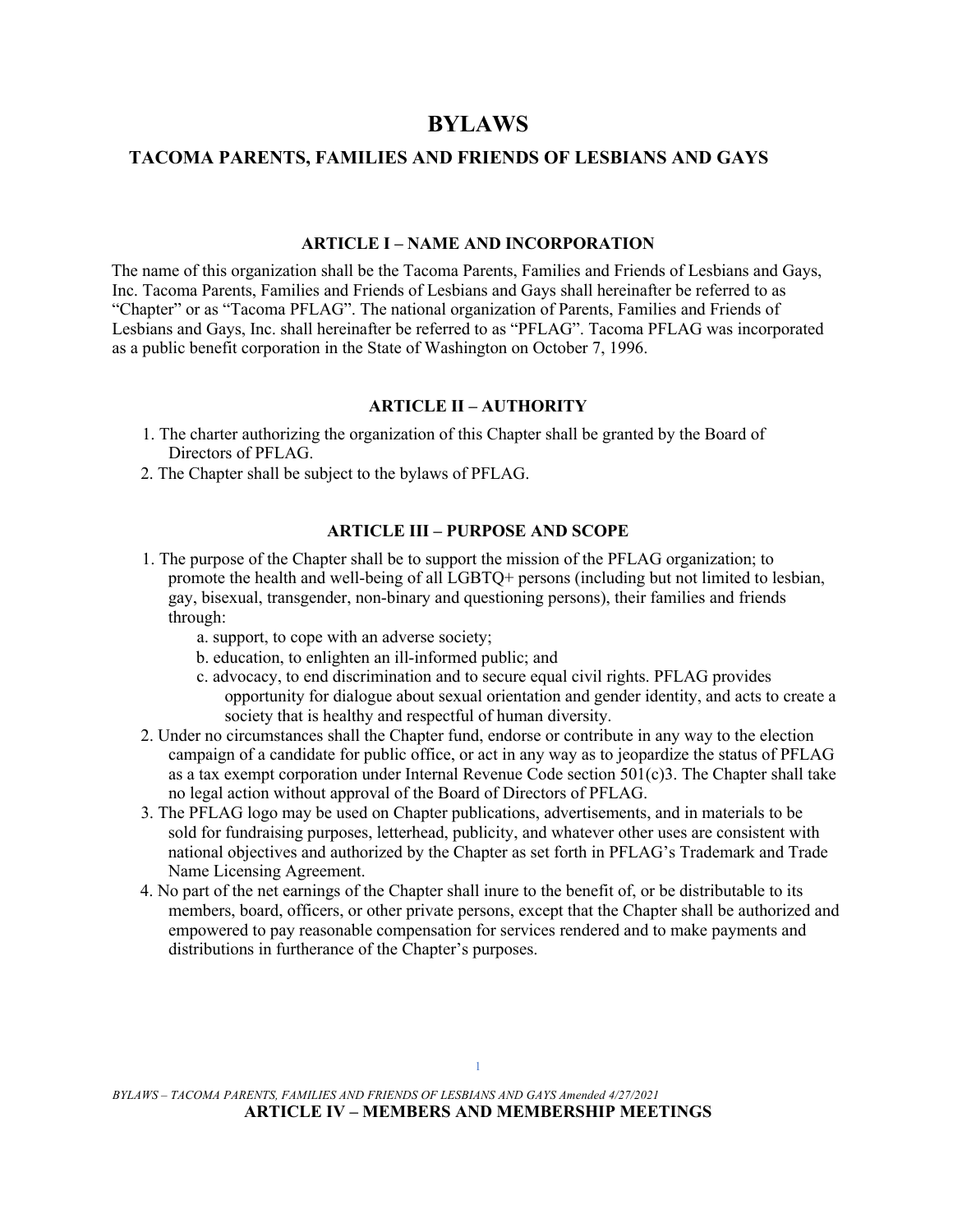1. Any person who supports the purposes of PFLAG shall become a member in the Chapter upon payment of annual dues in an amount to be determined each year by the Board of Directors of the Chapter. Membership is renewable annually. Members may be suspended by unanimous vote of the Board of Directors.

2. Members have full voting rights in the election of Chapter Officers and Directors and any other business that the Board of Directors of the Chapter chooses to bring before the membership. 3. To the extent permitted by law, the identity of members of the Chapter shall not be disclosed outside of PFLAG and the Chapter, without the consent of the person concerned.

4. General Membership Meetings of the Chapter shall be held each month at a location to be determined by the Board of Directors of the Chapter for the purpose of providing support and education and discussion of pertinent activities. These meetings shall be open to members and other persons in sympathy with the purposes of the Chapter. Except as otherwise required in these Regulations, no notice of these meetings is required.

5. The Annual Business Meeting for the election of officers and directors will be held before the end of February. Notice of the time, place and purpose of the meeting shall be sent to the membership at least five (5) days in advance. Other business of the Chapter may be transacted at the Annual Business Meeting without being specifically designated by notice.

6. Notice of the Annual Business Meeting shall be sent by US Mail or email to those members whose email addresses are known. Such notice may be included in a general mailing.

7. A quorum for any Business Meeting of the membership shall be the larger of eight (8) members, or ten percent of the total membership.

8. There shall be no voting by proxy at meetings of the general membership. 9. Meetings will be chaired by the president, or in the absence of the president, by another officer or member of the Board of Directors.

### **ARTICLE V – BOARD OF DIRECTORS**

- 1. The Chapter shall be governed by a Board of Directors which shall manage and conduct the business of the Chapter. The term "Director" in this document shall refer to any member of the Board of Directors, whether an officer or an at-large member.
- 2. The Board of Directors shall consist of the Officers, and at least two (2) at-large members who ideally have been members of the Chapter for at least one year. The exact number of at-large seats will be determined by the Board. Optimally, the majority of the directors shall be parents of LGBTQ+ children. The Board of Directors shall consist of no more than twelve (12), as may be determined from time to time by resolution of the Board of Directors.
- 3. The members of the Board of Directors shall be elected by the membership at the Annual Membership Meeting to serve for a period of one year and shall assume office at the conclusion of that meeting. There is no limit to the number of terms a Director can serve.
- 4. The Board of Directors shall meet regularly at a time and place to be determined by the Board. No further notice is required for regular Board meetings. Regular meetings of the Board are open to all Members of the Chapter.
- 5. A majority of the Directors currently in office shall constitute a quorum for the transaction of business at any meeting of the Board of Directors. In case of a tie vote, the President shall have the deciding vote.

 $\mathcal{L}$ 

#### *BYLAWS – TACOMA PARENTS, FAMILIES AND FRIENDS OF LESBIANS AND GAYS Amended 4/27/2021*

6. The Board of Directors shall select a Director to maintain a record of Chapter membership, showing Member names, addresses or email addresses, and amounts and dates of dues payments. The purpose of this record is to track renewal dates and amounts of membership dues payments. This record shall not be made publicly available.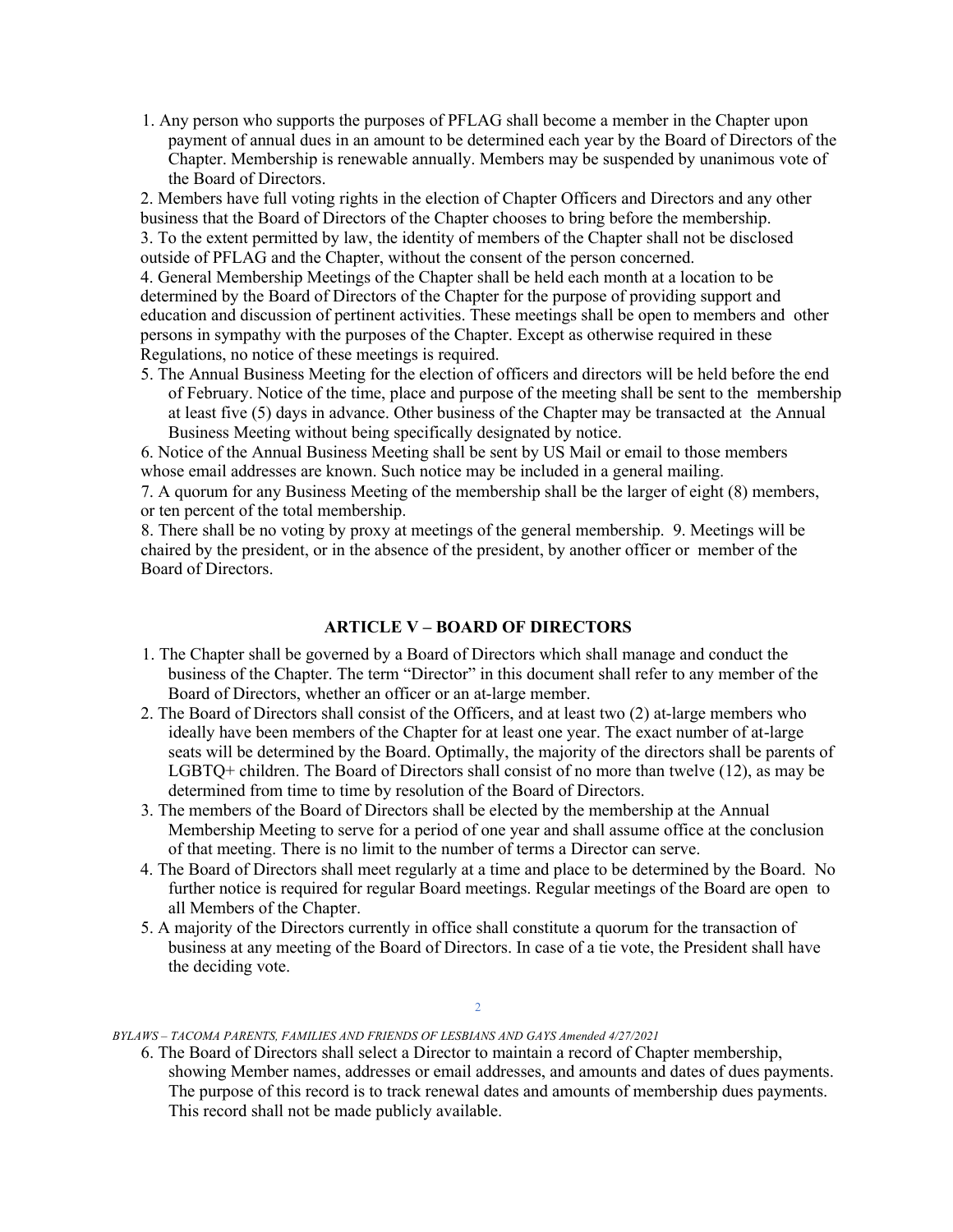# **ARTICLE VI – OFFICERS**

- 1. The Officers of the Chapter shall include a President, Secretary, and Treasurer; and optimally a Vice President.
- 2. The president, as well as at least a majority of the officers should optimally be parents of LGBTQ+ children.
- 3. The Officers of the Chapter should be members of the Chapter preferably for at least one year and shall be elected by the membership at the Annual Membership Meeting, to serve for a period of one year, and shall assume office at the conclusion of the meeting. Officers may serve more than one term at the discretion of the members. Despite the expiration of an Officer's term, the Officer continues to serve until a successor assumes office.
	- a. The Officers of the Chapter shall have the following duties, as well as any others assigned to them by law, these regulations, or the Board of Directors:
	- b. The President shall chair the meetings of the general membership and of the Board. She/He/They shall manage the affairs of the Chapter as is directed by the Board. c. The

Secretary shall take minutes at all Board Meetings and the Annual Membership Meeting, document the decisions of the Board, and keep on file all official records of the Chapter.

d. The Treasurer shall administer the funds of the Chapter, maintain records of income, investments and expenditures, present monthly reports to the Board, and provide the Chapter with a written report annually and at the request of the Board of Directors. e. The Vice President shall back-up the duties of the President as needed.

4. A vacancy in any office because of death, resignation, removal, disqualification or otherwise, may be filled by the Board of Directors at any time.

# **ARTICLE VII – REMOVALS AND VACANCIES**

- 1. Any Officer or Director who fails to fulfill his or her duties of office, or who violates the Code of Conduct, or who is deemed to be acting in a way detrimental to the Chapter may be removed by a vote of two-thirds (2/3) of the Directors then in office. Notice shall be provided to the Officer or Director by US Mail or email at least ten (10) days in advance of any vote on his or her removal.
- 2. If there is a vacancy in any Office or at-large position on the Board, the Board may appoint a successor to complete the unexpired term.

### **ARTICLE VIII – CODE OF CONDUCT**

- 1. The reputation of Tacoma PFLAG Directors is essential to being trusted in our communities.
- 2. Directors must remain above reproach.
- 3. Directors shall make a serious commitment to confidentiality. Information shall never be revealed that puts others at risk. In a public setting, Directors shall let others initiate contact and describe what works best for them.

#### 3

*BYLAWS – TACOMA PARENTS, FAMILIES AND FRIENDS OF LESBIANS AND GAYS Amended 4/27/2021* 

- 4. Directors shall be responsive in answering questions, passing on information, making referrals and following up with others as needed. Directors shall be courteous.
- 5. Directors shall treat others with professionalism and respect. Directors offer the benefit of the doubt and do not make statements that are unhelpful, unkind, or untrue.
- 6. Directors shall not behave in a manner that harms the relationship between Tacoma PFLAG and the LGBTQ+ community or other community organizations deemed to be in concurrence with the Purpose and Scope of PFLAG.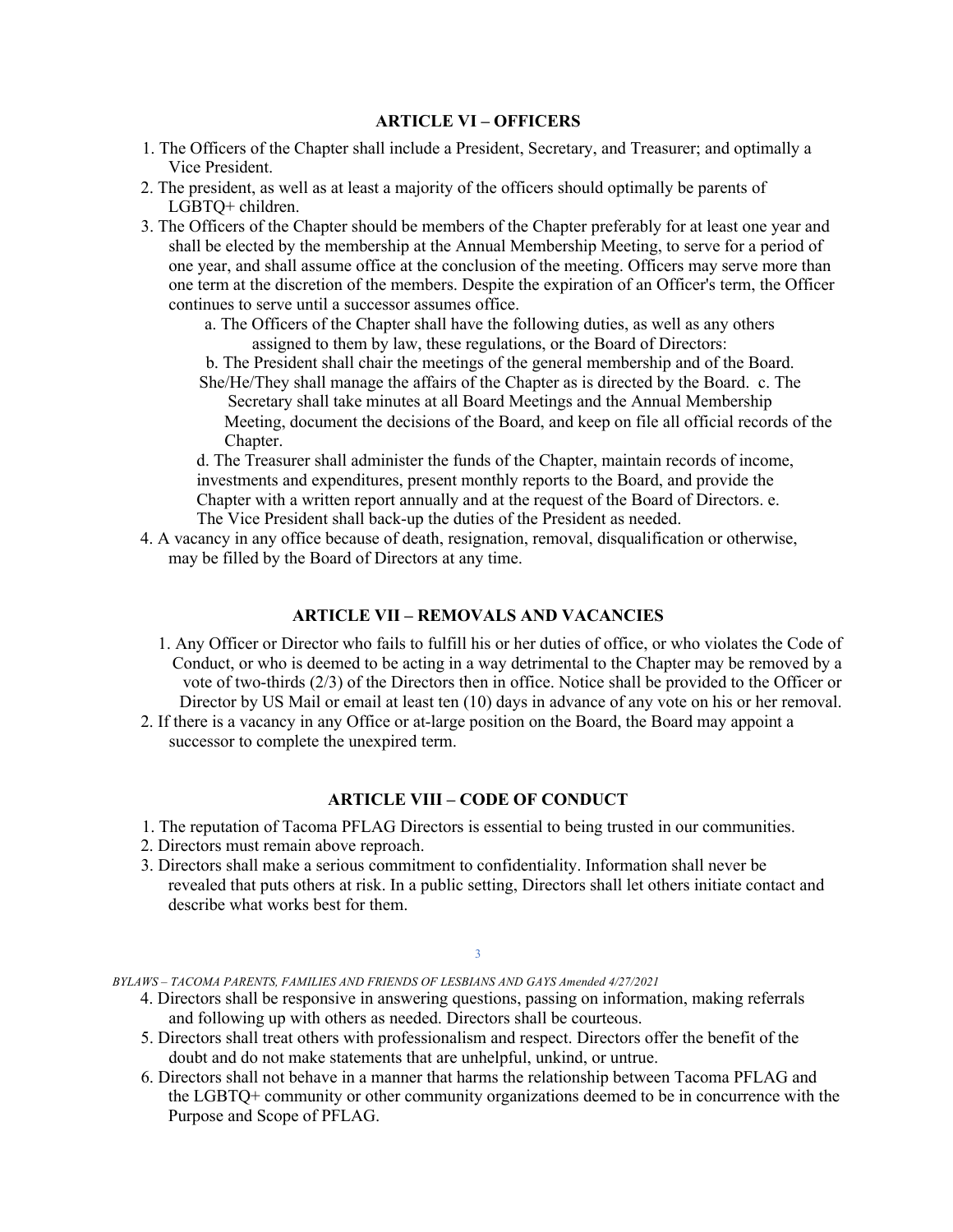7. Directors shall take no action that could be reasonably perceived as creating economic gain for themselves or others with Tacoma PFLAG's resources. Directors shall take the initiative to disclose such possible conflicts of interest.

8. Directors shall maintain and pass along any records kept as part of their leadership role. 9. Directors must use care in creating safety for young people and others who can be unduly influenced or where misunderstanding can occur. All interactions shall be age and role appropriate.

### **ARTICLE IX – OTHER COMMITTEES**

- 1. The Board of Directors of the Chapter may appoint such committees and individuals to carry out the actions approved by the Board, or to make recommendations to the Board. Committee chairs are appointed by the President with the approval of the Board of Directors.
- 2. Committees shall keep records of their actions and report back to the Board in a timely fashion. Budgets for expenditures and major deviations from them must be approved by the Board.

# **ARTICLE X – FINANCES**

1. The fiscal year of the Chapter shall run from October 1 through September 30. 2. The Board shall arrange for an independent review of the books after the close of each fiscal year. 3. Any expenditure of \$20 or more must be approved by at least 50% of the current board of

directors before the expense is incurred. Amounts under \$20 must be approved by the President and Treasurer before the expense is incurred.

### **ARTICLE XI – LIAISON WITH NATIONAL PFLAG**

The Chapter shall maintain open communication with the National PFLAG organization, submitting such information as requested by the organization in a timely manner.

### **ARTICLE XII – AMENDMENTS**

These Bylaws may be amended if the proposed amendments are approved by two-thirds of the Directors present at any Board meeting, and if the proposed amendments are then approved by a majority vote of the members present and voting at an Annual Business Meeting or a Special Business Meeting. A summary of the proposed amendments shall be provided to the members with the notice of meeting. Revised copies of the Bylaws shall be made available to any member on request.

# *BYLAWS – TACOMA PARENTS, FAMILIES AND FRIENDS OF LESBIANS AND GAYS Amended 4/27/2021*  **ARTICLE XIII – USE OF ORGANIZATION NAME**

No member shall represent himself or herself as an official representative of the Chapter, unless specifically authorized to do so by the Board of Directors. No member shall use the name of the Chapter for any purpose, business or otherwise unless specifically authorized to do so by the Board of Directors.

4

# **ARTICLE XIV – INDEMNIFICATION**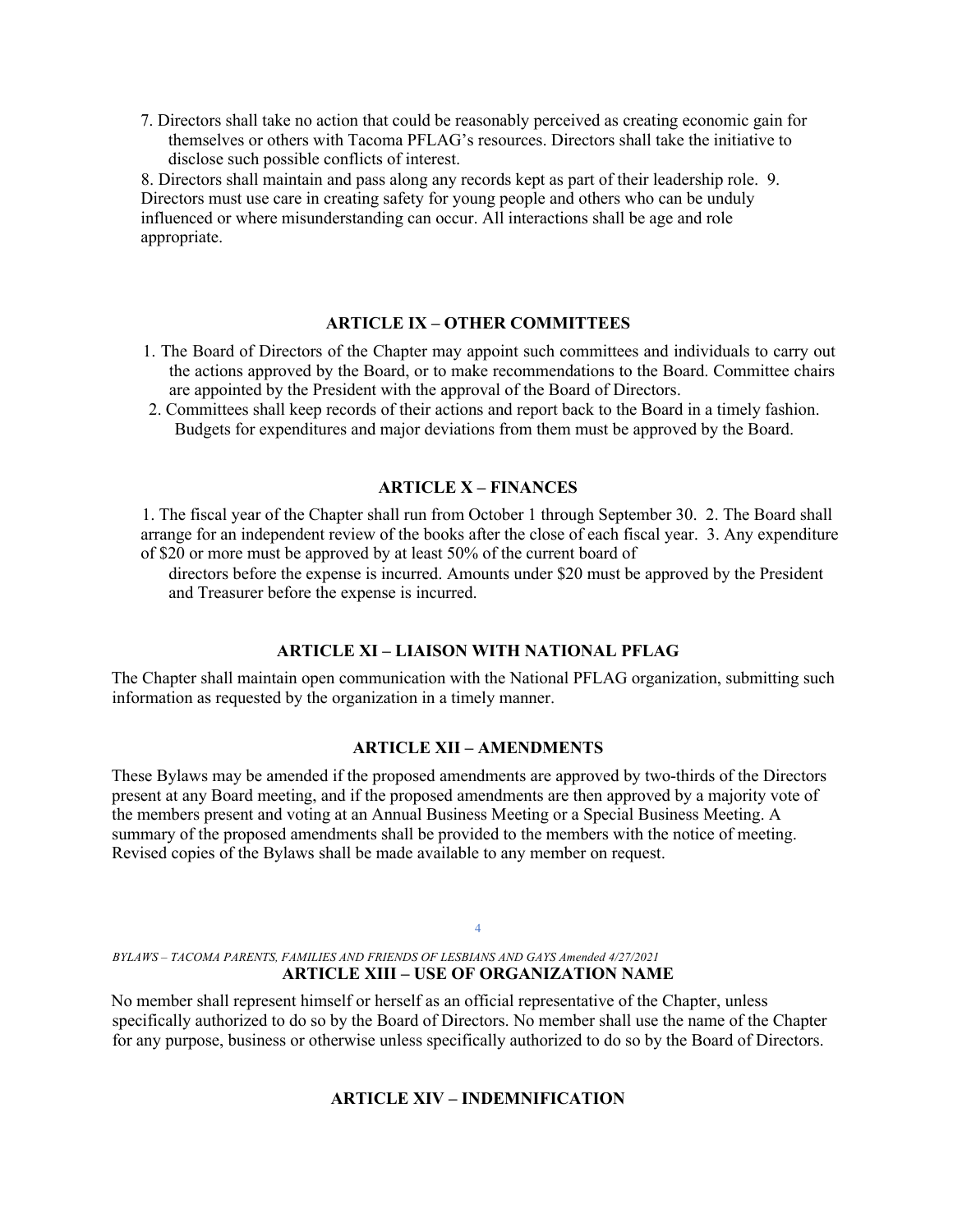The Chapter shall indemnify, in such manner as the Board of Directors may authorize, any person who, authorized by the Board of Directors, acted in good faith on behalf of the Chapter, followed the Code of Conduct and, who because of such actions, became party to a legal suit or proceeding.

### **ARTICLE XV – DISSOLUTION, DISTRIBUTION OF ASSETS**

Upon the dissolution of the Chapter or the conclusion of its affairs, the Board of Directors shall distribute the assets of the Chapter exclusively to National PFLAG, other PFLAG Chapters, and/or to charitable, scientific or educational organizations which would then qualify under the provisions of Section 501 (c) (3) of the Internal Revenue Code or corresponding provisions of any subsequent Federal tax laws; provided that any such organization shall be a not-for-profit organization and organized for purposes not in substantial conflict or disagreement with those of the Chapter.

# **ARTICLE XVI – EFFECTIVE DATE OF BYLAWS**

These Bylaws shall become effective immediately upon their adoption. Amendments shall become effective immediately upon their adoption unless the Board of Directors or members, in adopting them as outlined, provide that amendments are to become effective at a later date.

### **ARTICLE XVII – STANDING RULES**

The Standing Rules document will identify specific information regarding dues, membership and meetings. Standing Rules may be amended if the proposed amendments are approved by two thirds of the Directors present at any Board Meeting.

Adopted March 11, 2010. Amended Jan 18, 2020, Amendments adopted Feb 13, 2020 Amended Feb 11, 2021 Amended April 27, 2021

5

*BYLAWS – TACOMA PARENTS, FAMILIES AND FRIENDS OF LESBIANS AND GAYS Amended 4/27/2021*  **STANDING RULES** 

- 1. The time of the General Membership Meetings shall be from 7-9 PM on the second Thursday of each month, unless otherwise stated. The time of the Board Meetings shall be approximately 7:00 PM on the first Thursday of each month, unless notice is otherwise provided.
- 2. The location of the General Membership meetings will be at the First United Methodist Church in Tacoma, unless required to be held remotely by the county Health Department. The location of the Board Meetings generally will be held at the First United Methodist in Tacoma, unless otherwise stated.